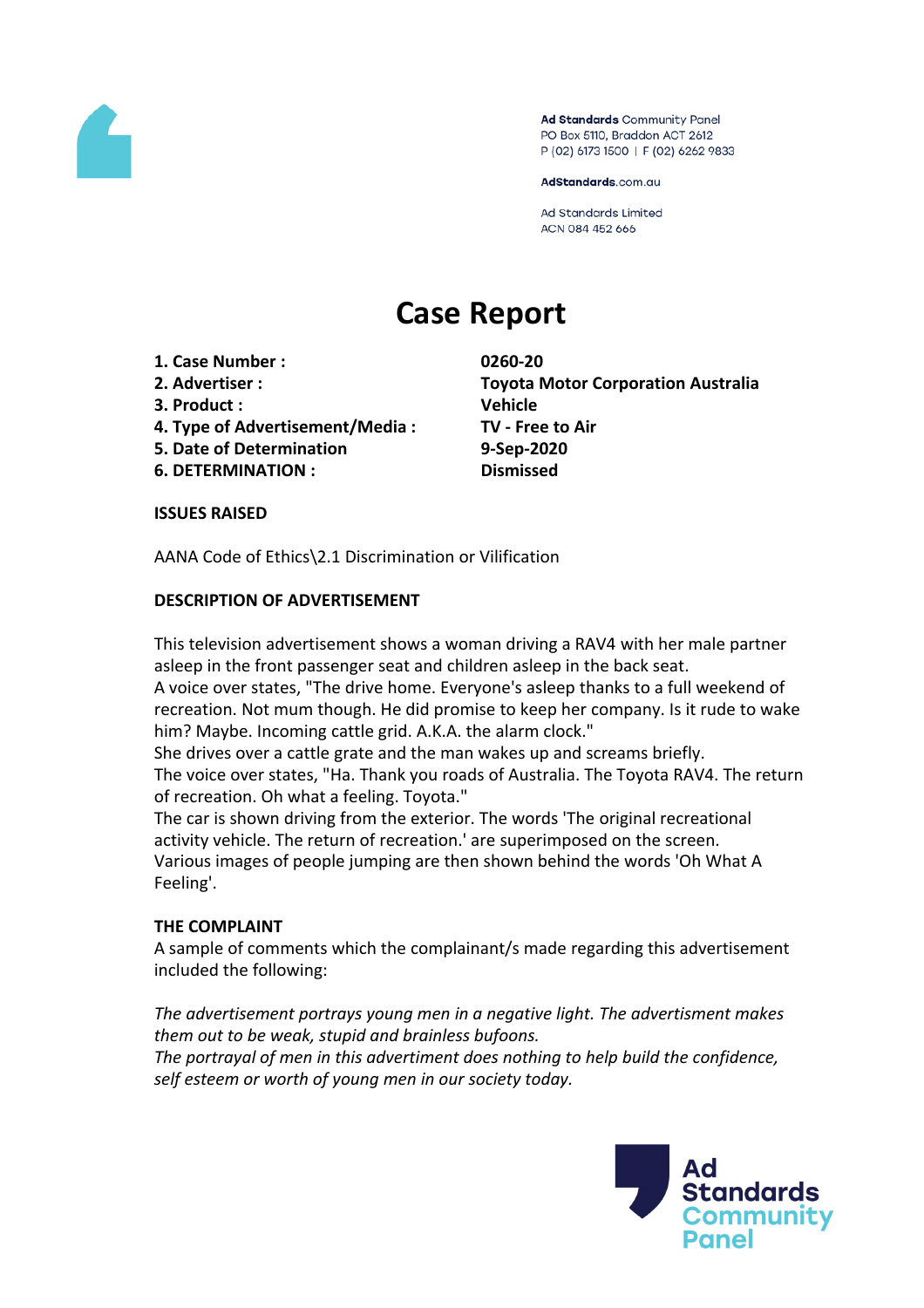

## **THE ADVERTISER'S RESPONSE**

Comments which the advertiser made in response to the complainant/s regarding this advertisement include the following:

*Toyota is of the view that Sections 2.2 to 2.6 of the AANA Code are not relevant to the Advertisement. As the concepts covered by those sections do not arise in the complaint.*

*Section 2.1 – Discrimination or Vilification*

*Toyota does not believe that the Advertisement shows unfair or less favourable treatment based on gender or any other basis. Toyota also does not believe that the Advertisement engages in vilification of any particular group.*

*The Advertisement does not support a stereotype that men are "stupid and brainless buffoons" as it is intended to promote the comfort and quietness of the RAV4. The Advertisement suggests that the RAV4 is so comfortable and quiet, that passengers can't help but doze off after a day or weekend of recreation, even if they intended to stay awake. It is not necessarily a reflection of the male gender being a weaker gender, but of the vehicle being so quiet and comfortable.*

*The fact that the father is suddenly startled awake by the noise of a cattle grid is intended to be humorous.* 

*Toyota does not believe that the Advertisement engages in vilification of a particular gender, but simply uses humour to demonstrate the features of the vehicle. The driver and passengers could have been any other combination of genders and relationships, including wife as sleeping passenger and husband as driver in the same scenario depicted in the Advertisement.*

#### *2.7 – Clearly Distinguishable Advertising*

*Toyota believes that it is clear to the relevant audience that the Advertisement is commercial in nature.*

*In light of the above, Toyota submits that the Complaint misinterprets the content of the Advertisement and that the Advertisement has not breached the AANA Code. Consequently, Toyota requests that the Complaint be dismissed.*

#### **THE DETERMINATION**

The Ad Standards Community Panel (the Panel) considered whether this advertisement breaches Section 2 of the AANA Code of Ethics (the Code).

The Panel noted the complainant's concerns that the advertisement portrays young men in a negative light, making them out to be weak, stupid and brainless.

The Panel viewed the advertisement and noted the advertiser's response.